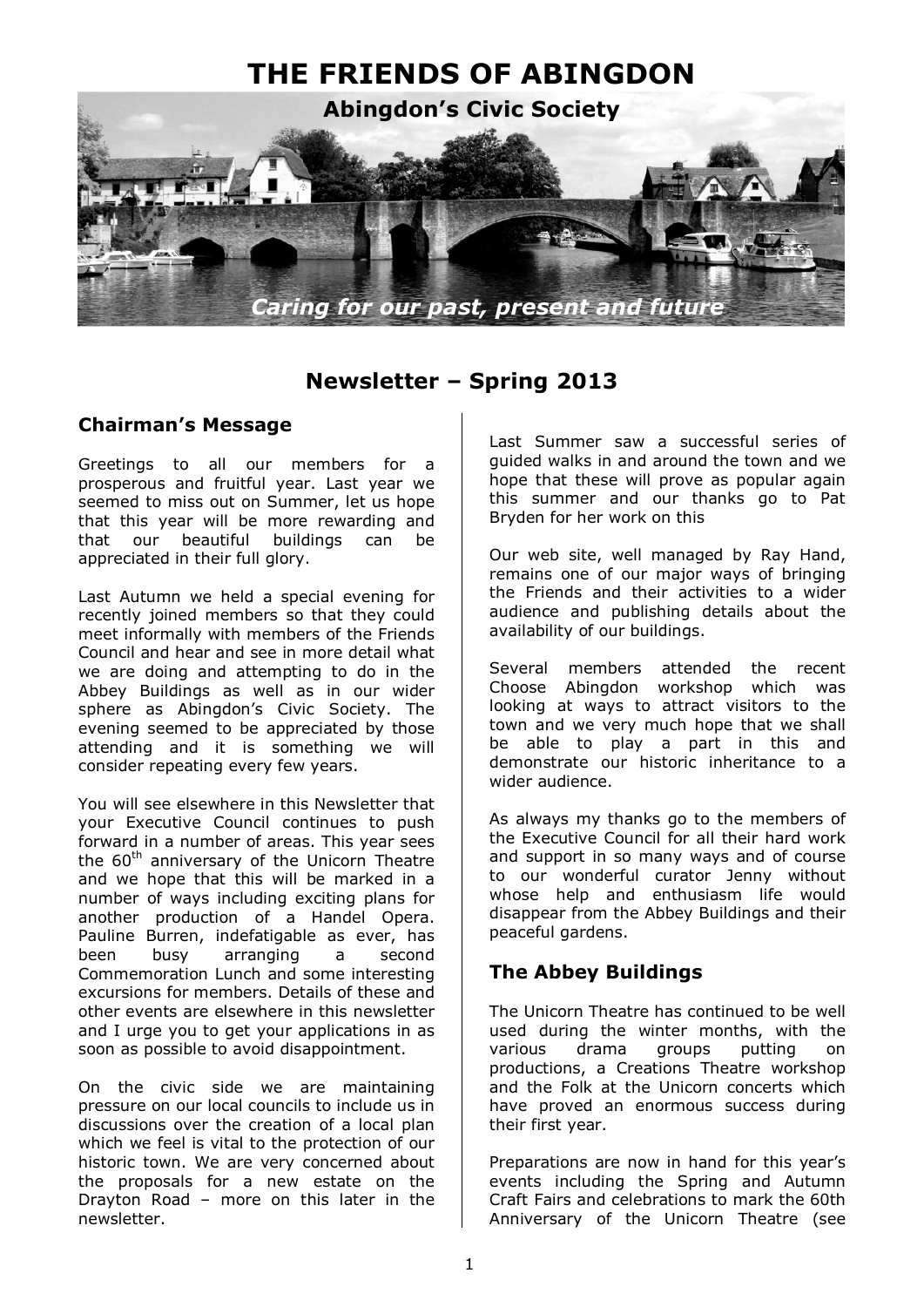Events page. Looking ahead to 2014 we have an exciting opportunity to show the Buildings off to a new audience when we will be hosting some of the events for the Oxfordshire Science Festival.

Work to maintain the fabric of the buildings continues: the new, deeper, guttering has now been installed to the Unicorn Theatre and will cope more satisfactorily with heavy rain, thus reducing the unwelcome showers we risk when entering the theatre.

The decayed wall plate in Checker has been replaced and this now leaves the concern regarding the sixth truss to south side of the Long Gallery. Peter Clarke met our engineer and architect on site on Monday 28th January and we will be receiving proposals, to remedy the problem, for submission to English Heritage. It is hoped that formal approval (Scheduled Monument Consent - SMC) will be received for levelling the floor to the Vicar's Cellar, although verbal acceptance has been received. An application, has also been submitted for an SMC to raise the floor of the Undercroft to level through with entrance threshold including provision of ventilation, which will be very important for the improved and hopefully more regular use of this area.

#### **John Mason School – Charter Day**

On 22 November the Friends of Abingdon welcomed 180 year 7 pupils from John Mason School to the Abbey Buildings as part of their annual Charter Day Event, which also included visits to the Abingdon Museum and the Guildhall. The students were given a short talk on the history of Abingdon Abbey followed by a guided tour of the Buildings.

The aim of Charter Day is to introduce these young people to the history of our ancient town: the Friends are very pleased to be able to contribute to this and are happy to arrange visits or activities with other local schools. If any members have contacts with schools do please put them in touch either with Bobbie Nichols or Jenny Berrell

### **Abingdon News**

#### **County Hall Museum**

The Town Council has recently won a prestigious award from the Oxford Preservation Trust for the conservation and restoration work on the County Hall and there have been record numbers of visitors since the Museum re-opened.

#### **Guildhall**

Following the successful improvement to the historic parts of the Guildhall earlier this year, the Town Council is now pressing on with its plans for the Stage 2 improvements which are focused on the Abbey Hall and the foyer area. Proposals should be available for public consultation around Easter, followed by the detailed planning and preparation, with the actual conversion work taking place in 2014. There are more details on the Town Council website.

In the meantime, The Town Council has appointed a new manager for the Guildhall complex. She will be responsible for increasing usage of the building and for fundraising for the planned improvements. They have introduced new hiring rates, including special arrangements for local community groups. In addition, the Guildhall now has its own website and is advertising a range of new events catering to a variety of markets. www.abingdonguildhall.co.uk/



#### **Abingdon Hydro**

A local group has formed a community interest company to implement a project to generate hydroelectric power from the Thames at Abingdon, using two massive Archimedes screws, to be installed next to the weir.

The group wants the hydro to be an amenity, not just an electricity generator. As it is next to a public footpath it will provide an opportunity for people to get up close and there will be a big viewing platform over the screws and over the river.

They say that it will be a very visible advertisement for renewable energy, an educational resource, fascinating to watch, and a visitor attraction. There are other similar projects elsewhere on the Thames.

The project has received an Environment Agency licence; they submitted a planning application but following discussions with planning officers have withdrawn it in order to add more detailed information. It will be resubmitted later this year. Funding will be raised by selling shares: once up and running the hydro will sell its electricity to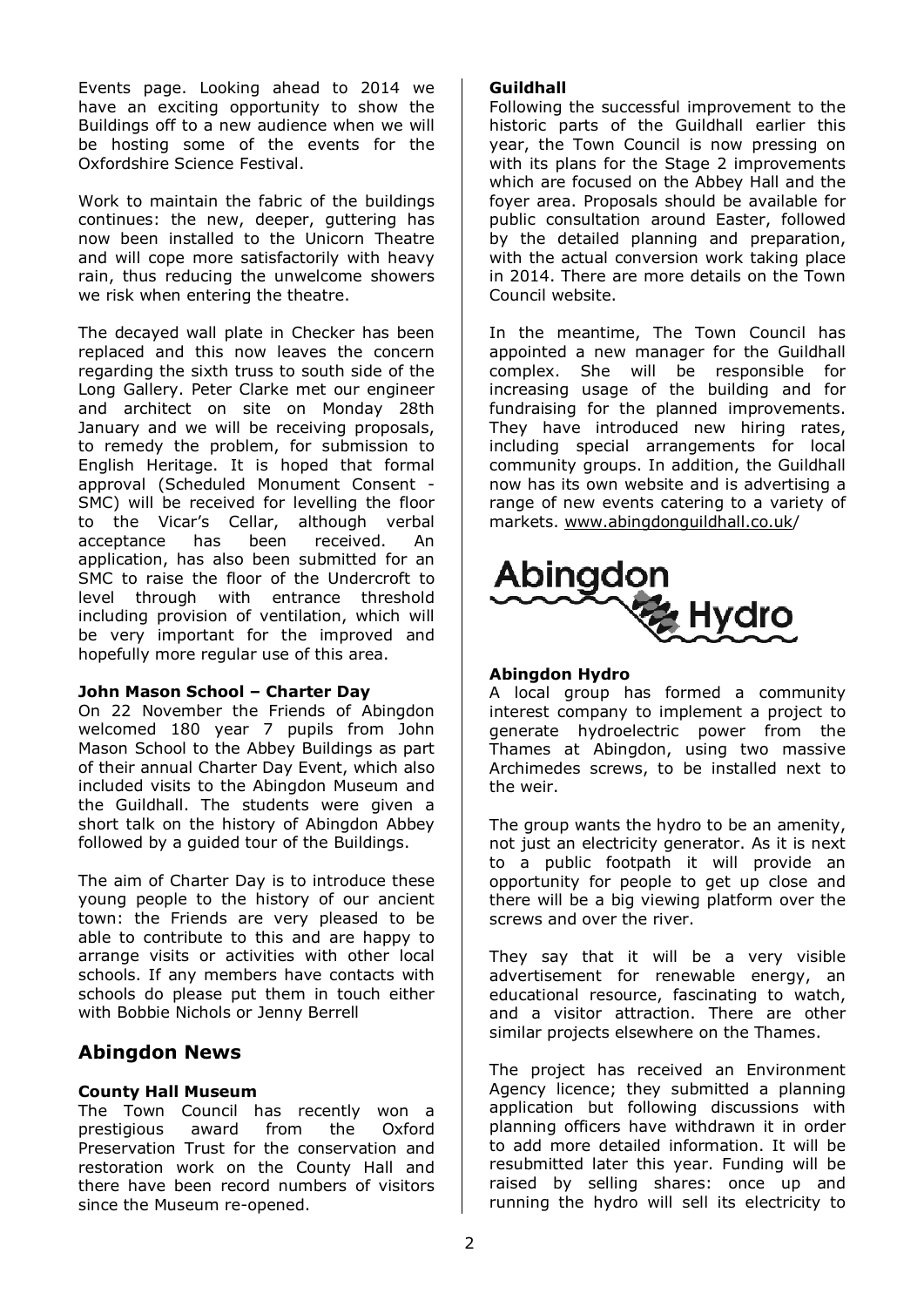the grid, creating a return for its investors. They hope that local people will invest in this very local project. To find out more, see www.abingdonhydro.org.uk/ or visit their roadshow on 20 February (see Events Page).



#### **Oriel Window, Clock House**

Following a report from one of our members that the oriel window on the Clock House in Ock Street was in a very poor state of repair, the Friends contacted Alison Blyth, the Vale

Conservation Officer, asking her to look into this. The responsible lease-holder turned out to be the NHS, who have now started a complete repair and refurbishment programme for the front of the building. After delays due to bad weather, the scaffolding went up in mid-January and we expect to see the results soon.

## **Planning Matters**

Apart from the Drayton Road development, since the last Newsletter there have been no other planning applications to which the Friends felt it necessary to object. However, it is sad to report that Champion House (in Wootton Road) has now been demolished, as has 5 Northcourt Lane, despite strenuous efforts by ourselves and others to prevent this happening.

In the last newsletter the application by Hallam Land Management to build a development of 160 houses off Drayton Road (behind Virginia Way) was noted as a Stop Press item. The Friends of Abingdon submitted a detailed objection, citing traffic congestion on Drayton Road, lack of infrastructure generally in South Abingdon, flood risk, lack of public transport, sustainability issues, and effects on the natural environment as reasons why this application should be refused. We were not alone – over 150 objections were submitted from the Town Council, Oxfordshire County Council, Drayton Parish Council, and residents of all parts of Abingdon, and neighbouring villages. The Oxfordshire County Council objection was particularly severe – it recommended outright refusal, and presented six pages of conditions which OCC would expect to be satisfied if the Vale of White Horse were to grant Hallam Land Management permission to develop the site.

The good news is that on 24 January 2013 permission was refused, not surprisingly in view of the weight of objection. The bad news is that this is not the end of the matter: Hallam have a reputation for appealing against adverse decisions, and winning on technicalities, and they have already submitted a very detailed appeal. The Friends of Abingdon are looking at it and will consider how to respond.

Abingdon, and the Vale generally, is in a weak position as neither the Vale District Council nor Abingdon Town Council has a current planning policy in place, and the Vale has a shortfall in the housing land supply (it should be 5 years, but currently is approximately 3.5). This makes our area a prime target for speculative developers.

This is a matter of extreme frustration for the Friends of Abingdon; with the help of briefing from our umbrella organisation, Civic Voice, we have been trying to engage with the Councils for about 18 months to see how we, as the Civic Society, can work with them to implement the opportunities created by the government's Localism agenda. So far we have had no success; the "top-down" approach still seems to prevail here. However, we are starting to see some movement; the Vale is in the process of producing a Local Plan and the first draft will be available for public consultation from 28 February. The Friends will, of course, be studying the proposals carefully and making a response. This document will lay down the criteria against which vital decisions will be made in the coming years, so we would encourage as many as possible of our members to take part in the consultation and either respond directly or let us know your views – or both.

During the consultation, the Vale will be hosting a number of public exhibitions at which people will have the opportunity to study the document as well as an array of accompanying information to explain the Local Plan and what it means. Dates and locations of these exhibitions will be finalised and published soon. To register for regular email updates on the progress of the Local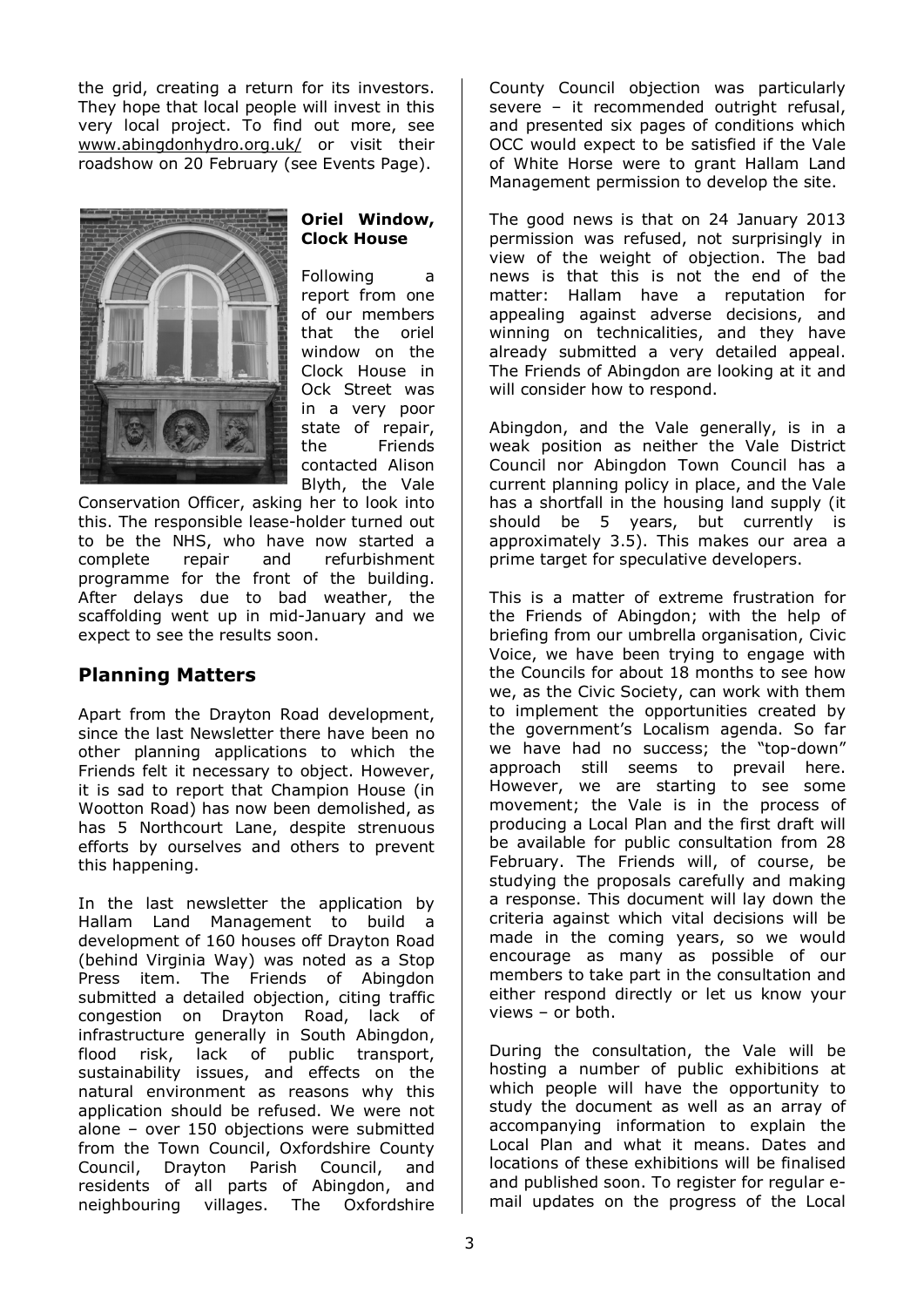Plan and the consultation, send an email with the subject header of SUBSCRIBE to localplan@whitehorsedc.gov.uk

The Local Plan is only the top-level document; because it covers the whole of the Vale it will not go into much detail about particular areas of Abingdon. The 2012 Localism Act created new powers for communities to set detailed guidelines for how the Local Plan is to be applied in their area. This can include designating certain places (e.g green spaces or special buildings) to be protected from development, establishing measures to protect the character of an area, adding more detail about the type of housing to be built, and proposing new developments (e.g leisure or community facilities, local shops). This can be done either through a "Neighbourhood Plan" or one of a range of other approaches. It is a requirement that there is wide community involvement in such activities but they have to be spear-headed by the parish council – in our case the Town Council. We have approached the Town Council to start a dialogue on how this might work in Abingdon but await their reply. Informally they have told us that they are reluctant to start until they have seen the Local Plan, but since that is now imminent we hope to start discussions soon.

The "characterisation" project which we have reported on in previous newsletters would feed in to any Neighbourhood Plan or similar work but we have held back from investing too much effort into it until we have a clearer understanding of what would be useful and effective. We hope to be able to report progress in the next newsletter.

### **Planned visits for 2013**



We are off to Sissinghurst Castle and gardens on Sunday 23 June and to Dulwich Picture Gallery and Eltham Palace on Sunday 29 September. We are travelling on both occasions with Plastow Coaches.

**Sissinghurst Castle: Sunday 23 June.** The castle is famous for its beautiful gardens designed in the 1930s by Vita Sackville West and Harold Nicholson and now in the hands

of the National Trust. Today there is also an organic fruit and vegetable garden and the produce is served in their restaurants and sold in their shop. We have booked lunch for us all in their Granary Restaurant and this is included in the cost of our trip. The cost for the trip is £29 per person, the booking form is available now and the deadline is First Come First served. We will not bank your cheque before 3rd June 2013 but we need to be able to confirm numbers to hold the booking. Entrance to the site is free to current members of the National Trust but we will need your membership details on your booking form. Those of you who are not members will be asked to pay the normal entrance fee on arrival.



#### **Dulwich Picture Gallery and Eltham Palace and Garden - Sunday 29 September**.

**Dulwich Picture Gallery** holds one of the world's most important collections

of European old master paintings. These are housed in the first purpose built art gallery in England, designed by Sir John Soane in 1811. We have booked a tour guide to show us the permanent collection. Although the Gallery does have a cafe it is quite small and unable to take us all. We are advised that there are many restaurant and cafes nearby for us to get our lunch.

**Eltham Palace** was, in medieval times, an important royal palace. In the 1930s the site with the ruined remains of the palace was bought by Stephen and Virginia Courtauld. They restored the great hall and incorporated it into an ultra modern, Art Deco style house. Around the house, the Courtaulds also constructed new 30s-style gardens with a series of garden rooms. These incorporated parts of the original moat and the ruins of the palace.

We have not booked a quide for this visit as right from the entrance into the building there are tour signs to guide you round. Guide books are available to buy. There is a small cafe for tea and coffee. This visit is an opportunity for you to wander at will for a given time before we board our coach for home.

We need you to book early as we have to confirm our booking but we will not bank your cheque before 2nd September 2013.

Booking forms are available now.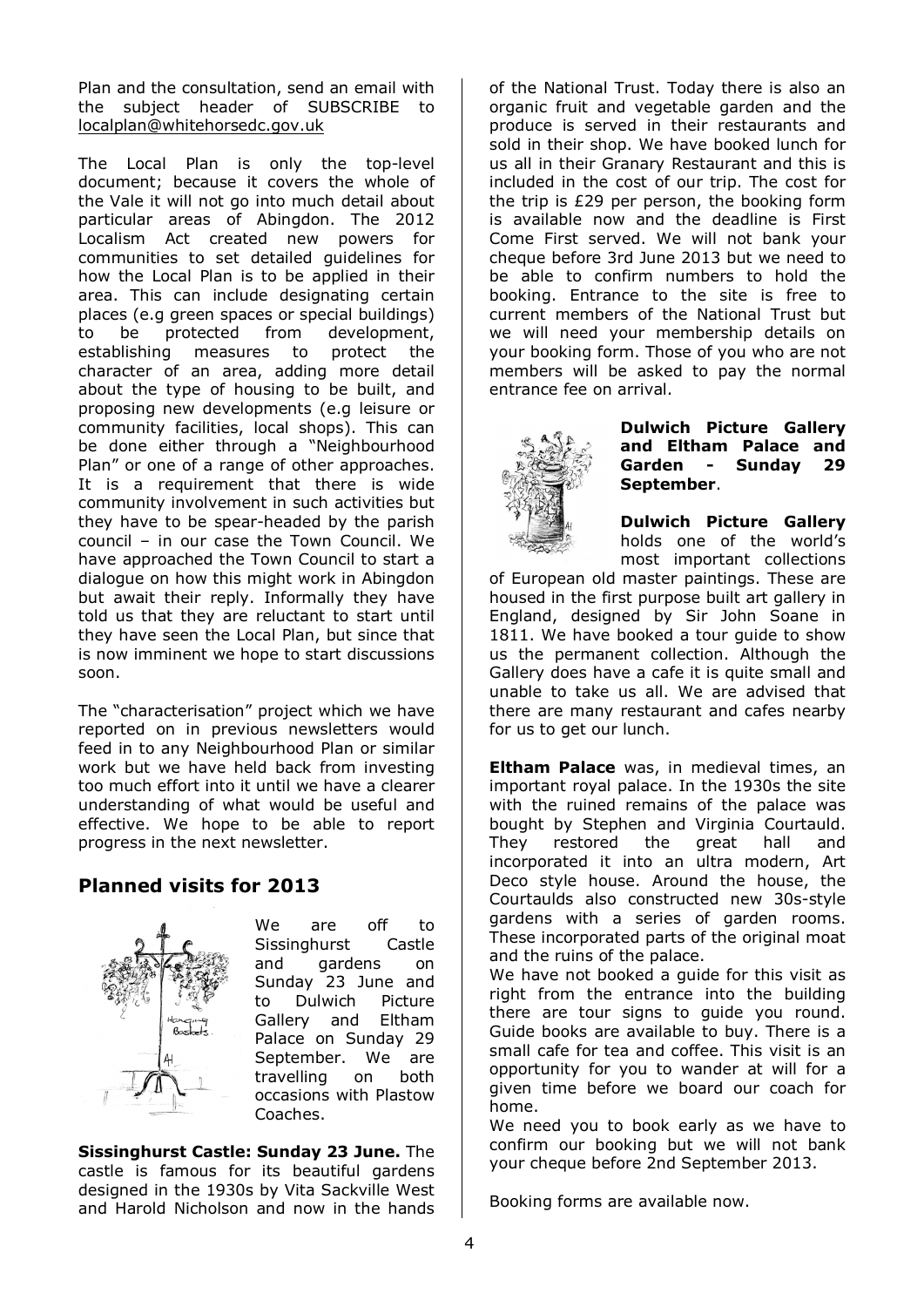## **Friends of Abingdon Events**

*Spring Craft Fair – Contemporary Arts, Crafts and Design*. *Thurs 11–Sun 14 April* Thurs to Sat 10.00-17.00, Sun 10.00-16.30 www.abingdoncraftfair.com/

*Celebratory Lunch - Sunday 19 May 12.30 Cosener's House*  A big success last year – a welcome chance to meet friends over excellent food in lovely surroundings. Book your place now.

*Handel's Semele – 19.00 Sunday 19 May*  Gala event from the Friends of Abingdon and Jackdaws Opera Plus to celebrate 60 years of the Unicorn Theatre. Tickets £30 including interval drinks and canapés: contact Barbara Beach 01235 888091 to register interest.

*Bank Holiday Walks - Monday 27 May*  10.30 and 14.00 from Market Place. More details on page 6 and nearer the time

*AGM: Tuesday 12 June*  Details in May newsletter

*Sissinghurst Castle Visit – Sunday 23 June Dulwich Picture Gallery and Eltham Palace visits – Sunday 29 September*  More information on page 4.

### **Unicorn Theatre events**

For more details, tickets etc please contact the organisers or see the Unicorn website: www.abingdonabbeyunicorntheatre.org.uk/

*"Equus" by Peter Shaffer - presented by Abingdon Drama Club*  Wednesday 6 – Saturday 9 March

*"Alice" by Laura Wade: presented by Gobo Theatre Foundation*  Wednesday 20 – Saturday 23 February

*"The Late Edwina Black" by William Dinner and William Morum – Breakaleg Productions*  Wednesday 20 – Saturday 23 March

*"The Admirable Crichton" by JM Barrie – presented by the Studio Theatre Club*  Wednesday 24 – Saturday 27 April

*Folk at the Unicorn*  Concerts approximately once a month – see www.folkattheunicorn.co.uk/ or Whats On Diaries for programme.

### **Other Abingdon-on-Thames events**

*Abingdon Hydro Power Scheme Roadshow Wednesday 20th February* 19.30 – 21.30 Peachcroft Christian Centre Organised by Abingdon Carbon Cutters

*Annual Parish Meeting: Wednesday 13 March*  19.00 Guildhall

*Good Living …Locally - Friday 22 March*  19.00 – 21.00 Miele Experience Centre. Choose Abingdon's "red-carpet" event to showcase the superb range of high class goods available locally. Tastings, displays, samples and music. More details and tickets from www.goodlivingevent.co.uk.

*Abingdon Passion Play - Sunday 14 March*  14.00 – 16.00 Abbey Gardens The Passion Play will be performed by local musicians and actors in the Abbey Gardens, each scene taking place in a different location with the audience following the action as it moves around the Gardens. Free event – bring a fold-up chair and suitable clothing. More information on www.abingdonpassionplay.org.uk/ or from the Information Centre.

*Town Council Annual Meeting and Mayormaking: Wednesday 8 May - 19.00 Guildhall* 

*Christ's Hospital 460th Anniversary: Archive Exhibition - Saturday 18 May*  10.00 – 16.00 The Hospital Hall, Long Alley **Almshouses** 

*Fun in the Park and Music in the Park Saturday 1 June – Abbey Gardens*  Free family fun in the daytime and a concert and fireworks in the evening. Book for evening event at the Information Centre.

### **Markets**

*Fairtrade Market: -* Saturday 9 March *Local Excellence Market*: Saturday 30 March. *French Market:* Thursday 11 –Saturday 13 April. *Farmers' Market:* Fridays 15 February, 15

March, 19 April and 17 May.

For more details and a wider range of events in Abingdon-on-Thames see the What's On in Abingdon leaflet, or the online diaries at www.chooseabingdon.co.uk/ or www.abingdon.gov.uk/